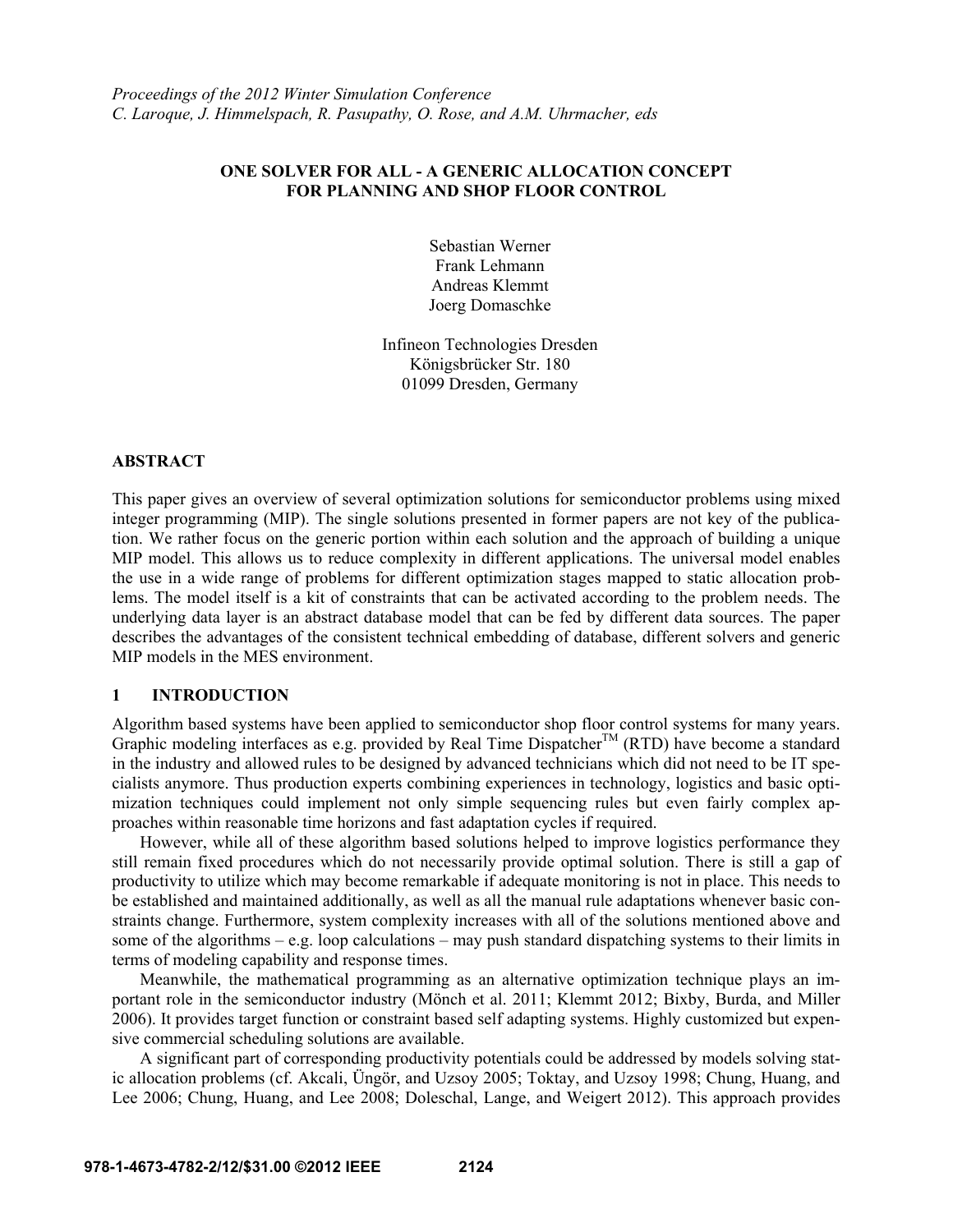results within shortest calculation time and covers a broad range of optimization problems arising in semiconductor industry. However, expert resources providing knowledge to generate and maintain mathematical models, in many variants, are rather limited. Therefore, the variety of different models needs to be minimized by standardization.

The paper is organized as follows: In section 2 we give a motivation for a generic allocation concept. Therefore, the related literature is discussed and different problems arising are classified. At the end of section 2 a generic allocation model is described, covering the different requirements of different workcenters (side constraints and objectives) in a modular design principle. Explicit models are not discussed (the model is a superset of single solutions presented in former papers). Some application scenarios are given in section 3. In section 4 the generic allocation concept is discussed from the viewpoint of system architecture and IT requirements. In section 5 we give a conclusion and an outlook.

## **2** A GENERIC ALLOCATION CONCEPT

## **2.1 Optimization of Work Centers**

A very high similarity of problems can be recognized while looking at different semiconductor workcenters. The complexity is avoiding efficient handling of the overall problem in one single mathematical model due to the number of variables. This is the motivation for decomposition of problems as presented for the lithography area in (Klemmt et al. 2010). The same criteria also apply for other workcenters. Long term capacity optimization does not include as many constraints as real-time lot scheduling on the shop floor, where scheduling does not lead to significant improvements if capacity allocation is not optimized. The way of decomposition as shown for the lithography area is also valid for other workcenters. Therefore, we established a generic multi-stage optimization approach consisting of four stages which is shown in Figure 1.



Figure 1: Workcenter problems an granularity levels – a decomposition

In every stage different objectives are optimized with regard to different kinds of constraints, data granularity and planning horizons. The optimized bounds of the previous stage are forwarded as constraints to the next stage. Each stage limits the degree of freedom and thus the complexity of the solution process. In the first two stages we find a robust tool allocation which is suitable for balanced utilization of the resources for the next weeks on a product group level (e.g. litho cluster, resists). There are two major steps to be solved: Number of resource combinations to be installed and what product to run on which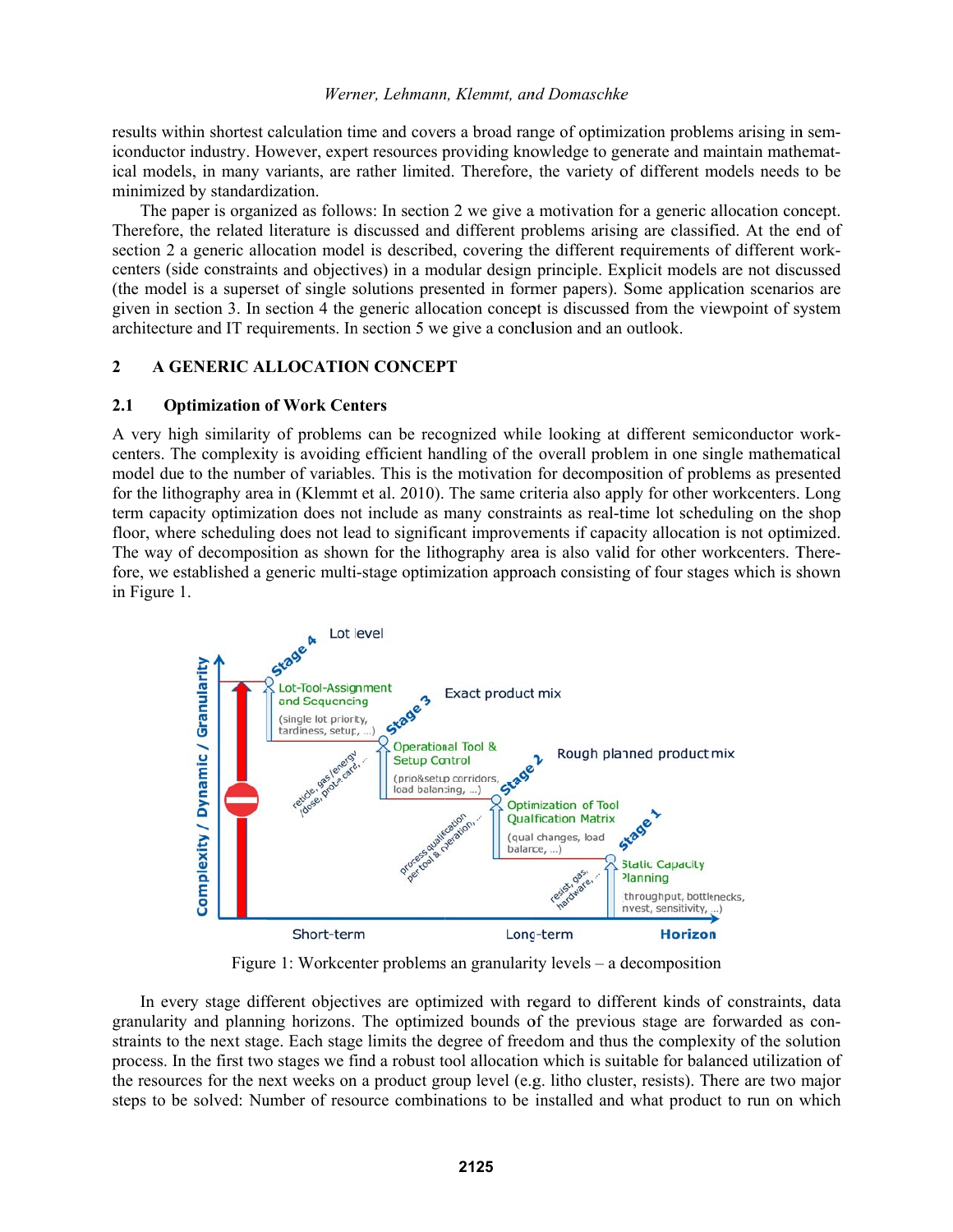hardware. In the next two stages the detail level is increasing up to lots and assigning the resources to the specific volume slots. The calculated optima from former stages set the bounds for these allocation steps.

### **2.2 Modeling and Case Coverage**

Typically, different classes of mathematical models are used for modeling the problems of the stages 1 to 4. While static capacity planning can be covered by linear programs (LP) and quadratic programs (cf. Harrison, and Williams 2007; Gold 2004) the problems in the stages 2 to 4 often require integer constraints, too. This is caused by the granularity level and several side constraints. For static allocation problems with integer constraints mixed integer programs (MIP) are used primarily. Static allocation means, that the model output is valid for a predefined time horizon – without explicitly modeling a time axis in the model. In stage 4, the scheduling level, it is crucial to reflect dynamic aspects by modeling the time axis. This leads to disjunctive models which can be covered – in limited problem dimensions – by constraint programs (CP) or mixed integer programs (cf. Klemmt 2012). The limitation results from the NPhardness of most scheduling tasks (Brucker 2004; Pinedo 2008). Figure 2 drafts this classification on a very simple level.



Figure 2: Classification of mathematical models for workcenter problems

In this paper a generic allocation concept for the problems of stage 1 to 3 is discussed. It is based on a static MIP model which naturally covers the LP-level. Scheduling problems are not covered. However, as mentioned in section 2.1 all decisions in stage 4 implicitly depend on the results of stage 1 to 3.

## **2.3 The Unified Model Concept**

The basic question which has to be answered by a static allocation problem is: "How many units of a 'job class' have to be assigned to a 'resource' with regard to a given set of constraints in a predefined time horizon, fulfilling an objective in sense of optimality?"

The crucial point in this question is the interpretation of what is a 'job class' and a 'resource' and the definition of the time horizon. This question has to be answered by each application, using the generic allocation concept, itself. The mathematical model only knows the vocabulary: job class, resource, setups and secondary resource. It also provides a large set of possible constraints and objectives bringing this vocabulary in connection.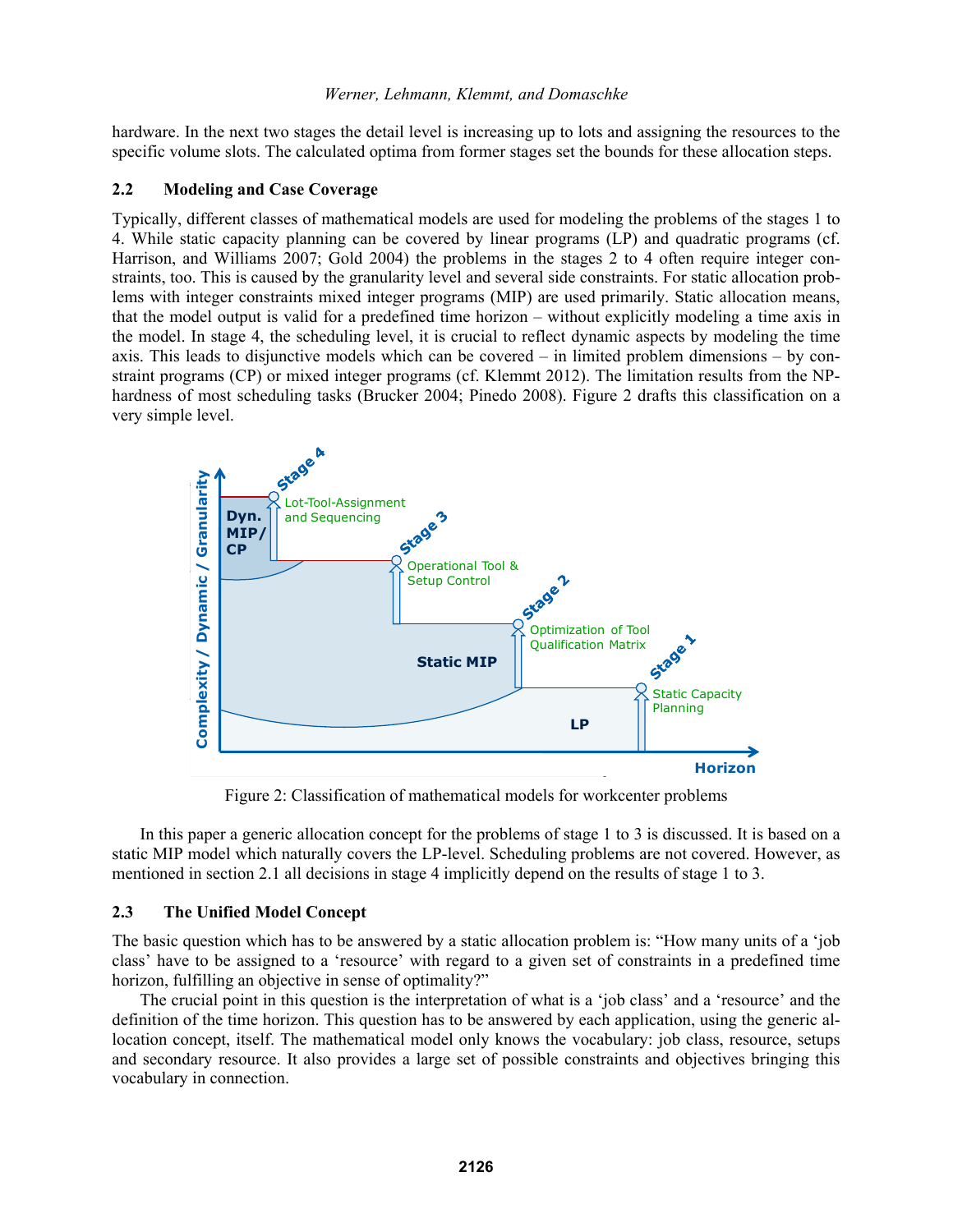Now we want explain the definition of job class and resource on the example of static capacity planning (stage 1) in Figure 3. A product mix is given by a demand, which is assigned to a set of routes. Each route consists of a sequence of processing steps. Some of these (single process) steps are very similar because they have the same pattern of capacity consumption regarding the 'resources' (e.g. tools). For instance it is not always necessary to reflect all different products and steps, because some routes will have the same specifications (dedications) for some of the processes. So, by combining them into ' job classes' we are downsizing the capacity planning problem. The result of optimizing the problem drafted in Figure 3 is a tool (='resource') utilization profile with (145h; 138h; 145h; 160h) – if the objective is load balancing. In static capacity planning the time horizon is implicitly defined by the demand – typically wafer starts per week. For more details we refer to (Klemmt, Laure, and Romauch 2012).



Figure 3: Example static capacity planning (cf. Klemmt, Laure, and Romauch 2012)

Now, we can use a generic allocation model also in another context: e.g. for reticle assignments (stage 3). Here, we are on the operational level and the task is to assign all lots currently waiting at the lithography operation to a set of tools (foto clusters). For processing a lot on a tool a specific reticle (mask) is needed, which is moveable between the tools. In this example the 'job class' is given by the reticle and the demand is the amount of lots standing behind the reticle. The objective – next to load balancing – is for example the reduction of reticle moves. The (valid) time horizon of this allocation is consequently significantly shorter than in static capacity planning – typically one hour. For more details we refer to (Klemmt et al. 2010).

There are several other problems too which can be modeled on this abstract level. A 'job class' can also be a probecard (cf. Klemmt, and Weigert 2011) in wafertest, an operation for the planning of tool qualification matrices (cf. Klemmt et al. 2010) or even a single process step. The demand is the volume behind this aggregation level. A 'resource' is not necessarily restricted to physical equipments. It can also model combinations of tools and secondary resources. On this level of abstraction, a large set of constraints is defined, influencing a job class-resource-allocation.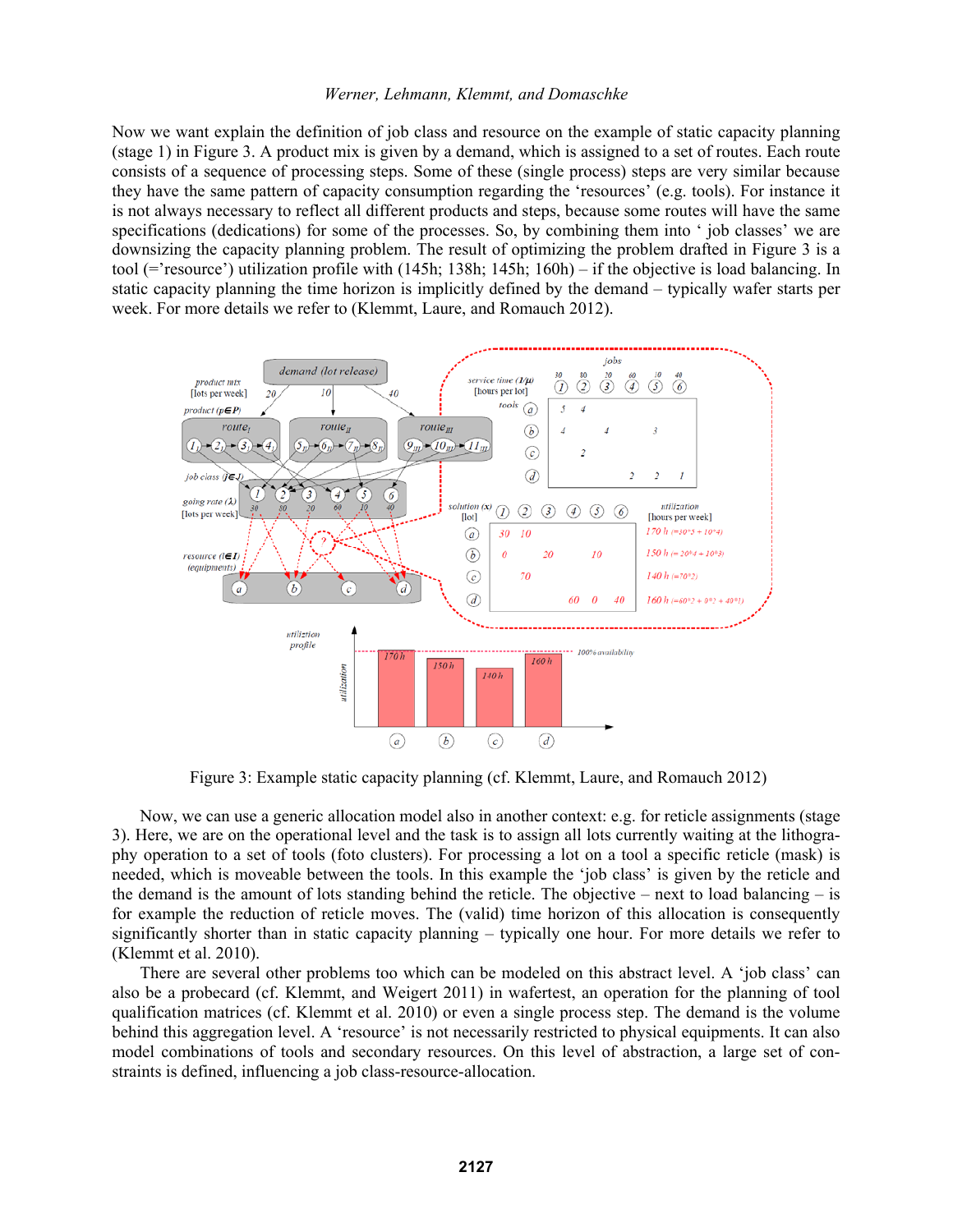Typical constraints are:

- Dedication constraints (allocation allowed or not),
- Heterogeneous processing times (within a workcenter),
- Min./max. constraints concerning units and load (load=unit\*time) per allocation,
- Counter constraints (min./max. number of allocations per resource/job class/secondary resource),
- Setup constraints (several job classes requiring a specified tool state),
- Mapper constraints (an allocation requires additional (limited) capacity; e.g. secondary resource),
- Excluding allocations (forbidden combinations/sequences of job classes/setups), …

Also a wide range of objective functions is defined, measuring the performance of an allocation. Typical objectives are:

- Minimization of the maximum load on a resource (load balancing),
- Minimization of setups (total sum or maximum number of setups on a resource),
- Costs (setup cost, allocation costs), … .

Now, all constraints and objectives are available in sense of a modular design principle. So, each specific application defines itself if a constraint is active or not. Thereby, an activation of a constraint requires some inputs (data, mappers) in a predefined common data layer structure. Furthermore, the application defines an objective. If more than one objective is selected a multi-criteria objective function can be defined (weighted sum) or an objective hierarchy is defined. In the last case, the problem is than solved iteratively in a cascading way (optimization concerning objective 1; fix objective function value 1; optimization concerning objective  $2; \ldots$ ) – cf. (Klemmt et al. 2010).

In Figure 4 the generic allocation concept is drafted on the basis of several applications which are reducible to static allocation problems.



Figure 4: Generic allocation concept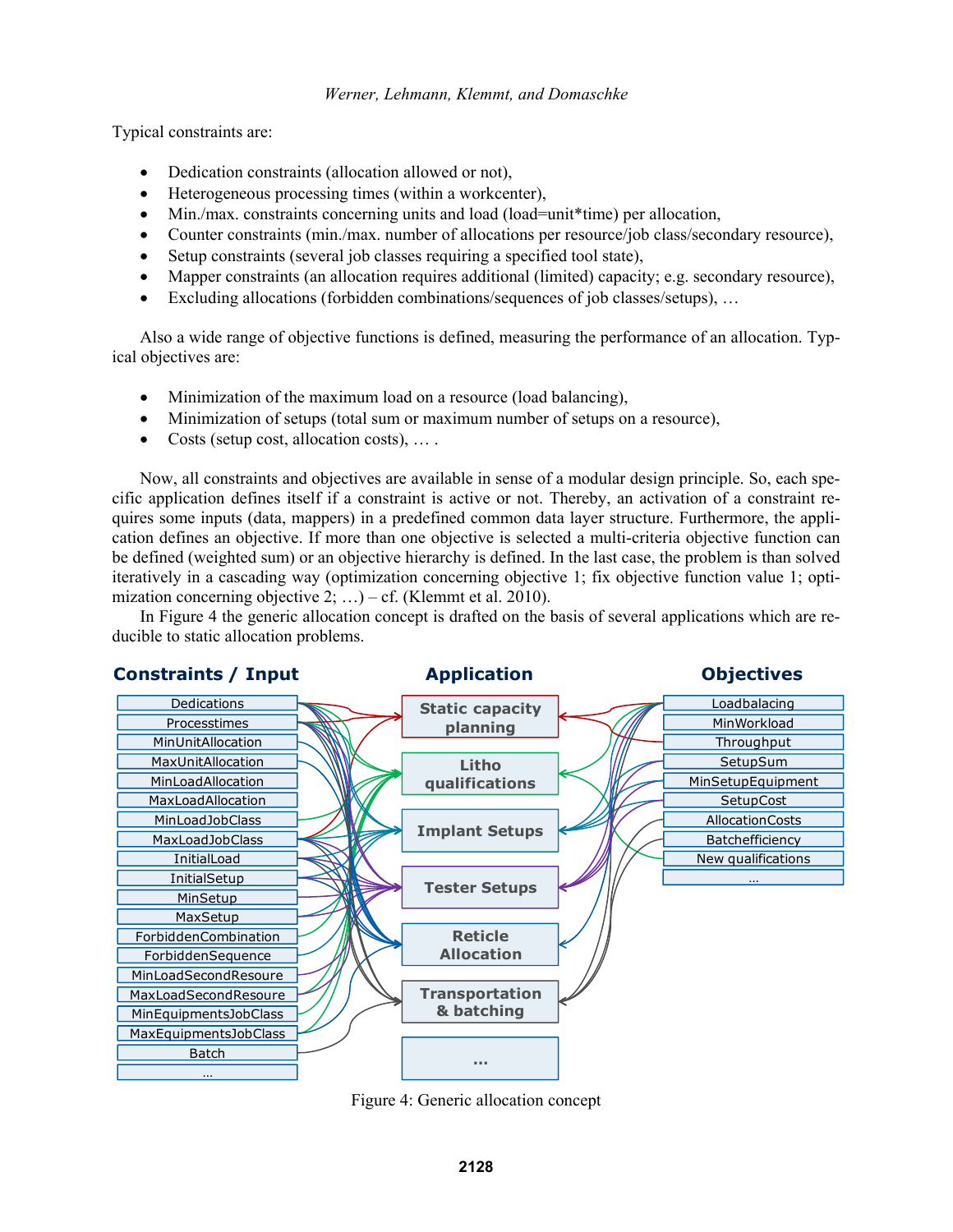# **3 APPLICATION EXAMPLES**

## **3.1 Current Status**

The potential of solver based applications to improve productivity was already shown at Infineon. There are several use cases at shop floor control and planning level where system complexity could be reduced in parallel:

| Capacity Planning         | Load balancing in complex dedication scenarios has been a weakness of planning<br>systems formerly used. It had to be configured manually and did not provide opti-<br>ma.                                                                                                                                                                                                          |
|---------------------------|-------------------------------------------------------------------------------------------------------------------------------------------------------------------------------------------------------------------------------------------------------------------------------------------------------------------------------------------------------------------------------------|
|                           | Meanwhile, optimization has become a standard feature in our system and the LP<br>solver based functionality (cf. Gold 2004) could be covered by the generic alloca-<br>tion component.                                                                                                                                                                                             |
| Tool Qualification        | Optimization and adaptation of workcenter configurations according to product<br>mix changes often has been a trial and error approach based on static models.                                                                                                                                                                                                                      |
|                           | We implemented a solver based solution for lithography which allows to optimize<br>resist allocation and tool qualification in one procedure based on controllable ob-<br>jectives (cf. Klemmt et al. 2010). It includes the usage of open source and com-<br>mercial products alternatively. The generic allocation approach will enable easy<br>transfer to comparable use cases. |
| <b>Reticle Allocation</b> | Dispatch rules for lithography became quite complex over time considering all pa-<br>rameters necessary for lot sequencing, reticle changes, R2R and split/merge con-<br>trol. Thus its load balance feature was limited and required additional monitoring<br>at shop floor level.                                                                                                 |
|                           | Assigning reticles (lot groups) to available equipments based on constraints and<br>delivery predictions can be modeled as a static allocation problem (cf. Klemmt<br>2012) where we applied the generic approach described in this paper.                                                                                                                                          |
| Setup Control IMP         | Setup rules considered parallel machine status in order to reduce setup times and<br>limit queue length while preventing inappropriate setup combinations. However,<br>there was still a gap to a fully automated mode considering critical changes at cer-<br>tain equipments.                                                                                                     |
|                           | The reticle allocation model mentioned above can easily be extended to setup op-<br>timization problems at the implant area. Real data models are running.                                                                                                                                                                                                                          |
| Setup Control Test        | Short term setup control for functional wafer test area is challenging due to reen-<br>trant flows. Time consuming manual planning with limited accuracy needed to be<br>replaced.                                                                                                                                                                                                  |
|                           | Combining a MIP allocation model and a discrete event simulator within an itera-<br>tive optimization procedure allowed us to benefit from short static model calcula-<br>tion times while, on the other hand, providing a lot based schedule (Klemmt, and<br>Weigert 2011).                                                                                                        |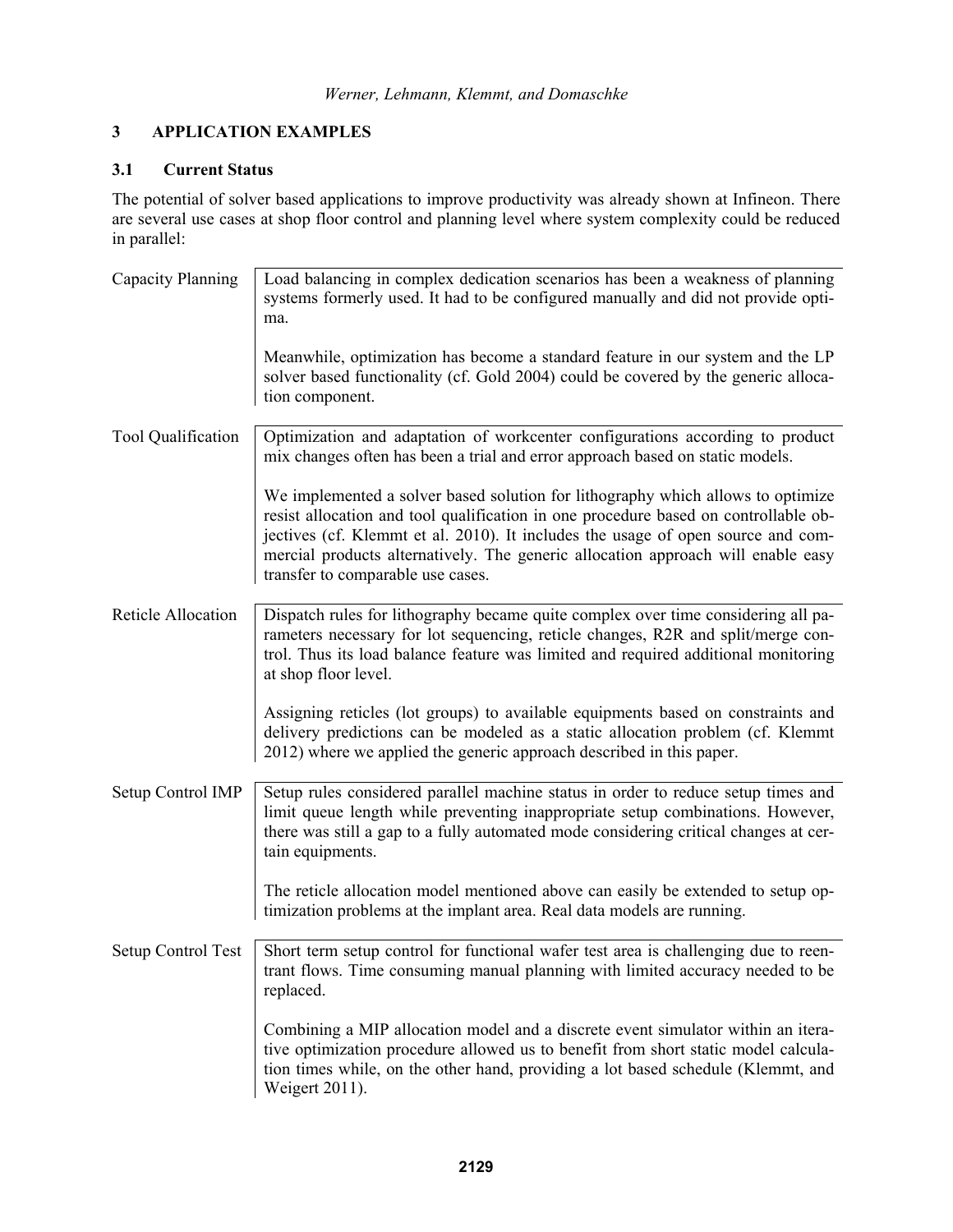Transport Control | Besides stocker capacity and equipment availability rolling horizon parameters were calculated in order to adapt volume-to-capacity balance between alternative production areas. This lot transport destination settings showed limitations at e.g. batch operations and a more precise capacity check was required in order to reduce moves between buildings.

 Using the generic allocation component we generate lot assignment proposals which consider all relevant tool specific constraints. Thus, we are able to reduce long distance transports significantly in pilot areas.

## **3.2 Future Work**

There is potential to further utilization of the flexibility of the generic allocation concept in many ways. Future use cases for static model applications may include:

- Advanced approaches to consider quality related tool preferences,
- WIP balancing across closed machine sets or automated backup tool release at bottlenecks,
- Cluster tool feeding based on availability of chamber combinations,
- Batch building at small lot sizes considering limited tool internal carrier storage capacity,
- Capacity check at downstream equipments for time constraint based lot release,
- Improved low volume and priority lot-to-tool assignment.

Most of these scenarios would improve existing solutions and/or reduce system complexity if the generic approach is used. Section 4 will show a basic strategy how to integrate the unique model into a framework.

## **4 FRAMEWORK APPROACH**

## **4.1 Requirements to System Architecture**

The implementation of mathematical optimization software plays a crucial role for the manufacturing organization. People on the shop floor and in the planning department rely on their daily operations or business decisions. For this reason, correct and consistent behavior of the software systems is a fundamental part of the end users expectations. On top, the management requires cost-effective development, maintenance, and operation of the software.

To implement mathematical optimization software as additional components in an existing fab MES system architecture several challenges have to be solved by IT. Especially in high automated fabs software components should follow the same requirement specifications like standard process equipment, e.g. reliability, availability and maintainability (RAM). The following detailed requirements for the new software were given by the IE and production department:

- The software has to be implemented in different wafer fabs with different MES system architectures,
- The software will be used in full automated fabs as well as in manually operated fabs,
- The software has to support on demand decisions at the shop floor and real time decisions,
- The software should be reusable for allocation problems,
- The optimization engine should be build in as a plug-in component to have the flexibility for further development,
- A fall back solution is required in case the optimization engine will not provide a solution in a timely manner,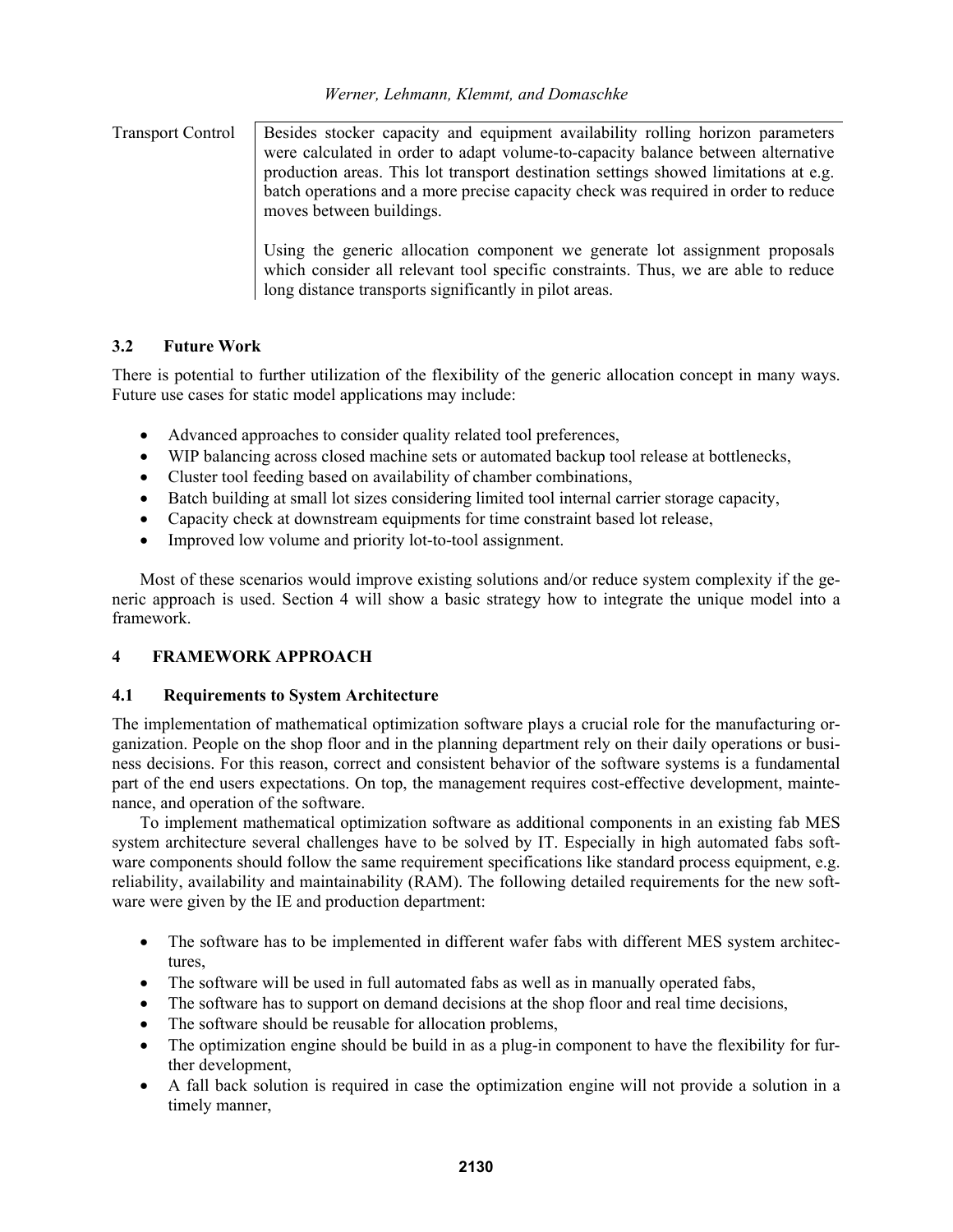- What-if analysis capability is required to analyze changes prior to their implementation,
- Optimization results should be validated easily and verified by the end users,
- The execution of the results should be monitored with actual data from the shop floor.

To handle the complexity of this application and their maintainability a framework approach was developed. Maintainability is defined as how easy changes can be made to the software components. This includes changes for adaptation of the system to meet new requirements, changes for additional new functionalities and changes for corrections when deficiencies occur.

### **4.2 Steps to a Fab Solver Framework**

The basic Fab Solver Framework approach is shown in Figure 5. To integrate the solver in different computer integrated manufacturing (CIM) environments as a first step a Common Input Data Layer was defined. As described previously most of the solver applications require the same input data structure or a subset of them. For each application of the scheduler an input data adapter has to be built to collect the data from the site specific data sources. The adapter has to verify and validate the data collection, has to control the frequency of the data update and has to identify the data for the different applications.



Figure 5: Fab Solver Framework

In a second step a Solver Input Transformation will be performed which translates the data from the Common Input Data Layer to the solver specific input matrixes and vectors. This Solver Input Transformation Component is specific to a commercial or an open source solver software and to the mathematical problem description. As pointed out, if most of the solver application can be represented by only one problem description, the complexity of this component can be reduced greatly. Only this component needs to be extended if more than one solver software is used or a second mathematical problem description is developed.

In a third step the actual optimization has to be executed. Therefore a User Interface has to be developed to parameterize the constraints, to define the object function and to define runtime parameters for the optimization. Part of the User Interface is a role concept to allow a differentiation between administration and user rights. Because the execution time is crucial for many applications a client/server architecture was developed. With the client/server architecture the optimization runs can be performed on high performance computers. It provides a cost efficient implementation and is scalable for future performance requirements.

In a last step the results of the solver are stored in a Common Output Data Layer. From there, an output transformation can be performed which formats and provides the results according to the target application. For example the results can be visualized in some information systems to support manual decisions or they can be used by a dispatching systems or can be integrated in automation workflows.

The framework provides a flexible solution to support the multi-stage optimization approach. Based on the applications the framework can be integrated in the planning environment, in different MES environments or can be integrated with discrete event simulation software to perform what-if analysis.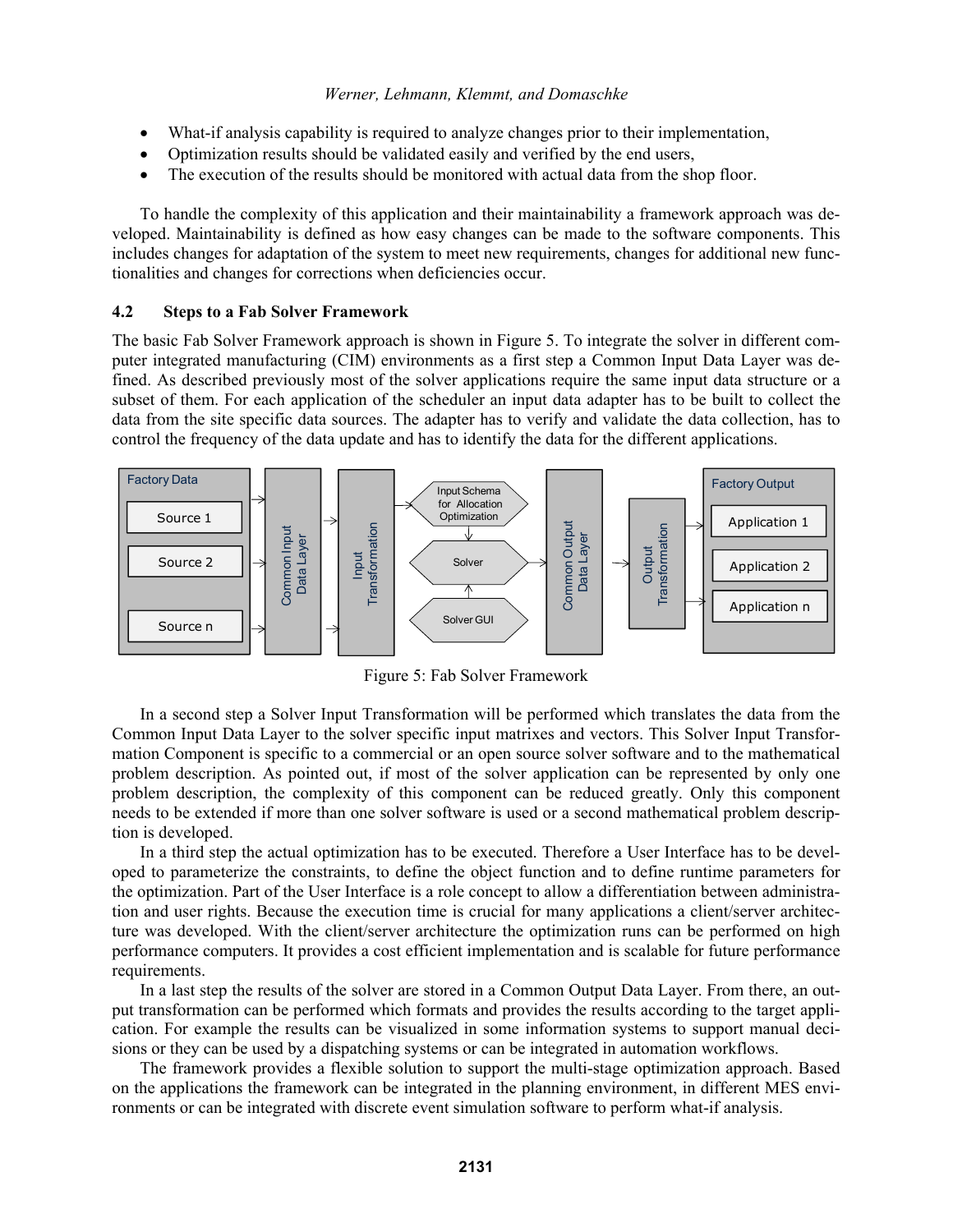## **5 CONCLUSION**

Mathematical optimization has become more and more important in several areas of semiconductor manufacturing. In the past, we have designed many single applications to specific problems with very good results. Now, we faced the variety of the applications to be maintained, where the core of each application is similar to each other. Therefore, we forced the successful development of a generic model approach that is able to solve different problems. The basic mathematical model uses a mixed integer program with dynamically linked constraints embedded in a framework that clearly defines the task of each functional layer. Single applications were quickly transferred to the new generic framework approach. The numerous optimization demands in all areas of the fab will lead to a fast extension of applications covered by the framework. We are very encouraged to pull in more tasks to the solver approach to reduce complexity of customized state-of-the-art solutions on the one hand and to improve target achievement close to optimum on the other hand. The future work will focus on the extension of the generic mathematical model as well as on the improvement of the system interfaces to achieve a plug-and-play solution for many use cases.

## **ACKNOWLEDGMENTS**

This work was supported by the Federal Ministry of Education and Research of Germany (promotion number 13N11588).

## **REFERENCES**

- Akcali, E., A. Üngör, and R. Uzsoy. 2005. *Short-Term Capacity Allocation Problem with Tool and Setup Constraints*. In *Naval Research Logistics* 52:754-764.
- Bixby, R., R. Burda, and D. Miller. 2006. "Short-interval detailed production scheduling in 300-mm semiconductor manufacturing using mixed integer and constraint programming." In *Advanced semiconductor manufacturing conference*. 148–154.
- Brucker, P. 2004. *Scheduling algorithms*. Springer.
- Chung, S.H., C.Y. Huang, and A.H.I. Lee. 2008. *Heuristic algorithms to solve the capacity allocation problem in photolithography area (CAPPA)*. In *OR Spectrum* 30:431-452.
- Chung, S.H., C.Y. Huang, and A.H.I. Lee. 2006. *Using Constraint Satisfaction Approach to Solve the Capacity Allocation Problem for Photolithography Area*. In *Computational Science and Its Applications* 3982:610-620.
- Doleschal, D., J.Lange, and G. Weigert. 2012. "Mixed-integer-based capacity planning improves the cycle time in a multistage scheduling system." In *Proceedings of the 22th International Conference on Flexible Automation and Intelligent Manufacturing*.
- Gold, H. 2004. "Dynamic Optimization of routing in a Semiconductor Manufacturing Plant". In *Operations research proceedings 2004: selected papers of the annual international conference of the German Operations Research Society (GOR);* jointly organized with the Netherlands Society for Operations Research (NGB), edited by P. K. Hein Fleuren, Dick den Hertog, 76–83. Tilburg, The Netherlands: German Operations Research Society (GOR) and the Netherlands Society for Operations Research (NGB).
- Harrison, J. M., and R. J. Williams. 2007. "Workload Interpretation for Brownian Models of Stochastic Processing Networks". In *Mathematics of Operations Research*, 32 (4):808–820.
- Klemmt, A., J. Lange, G. Weigert, F. Lehmann, and J. Seyfert. 2010. "A multistage mathematical programming based scheduling approach for the photolithography area in semiconductor manufacturing." In *Proceedings of the 2010 Winter Simulation Conference*, 2474-2485.
- Klemmt, A., and G. Weigert. 2011. "An optimization approach for parallel machine problems with dedication constraints: Combining simulation and capacity planning." In *Proceedings of the 2011 Winter Simulation Conference*, 1986-1998.